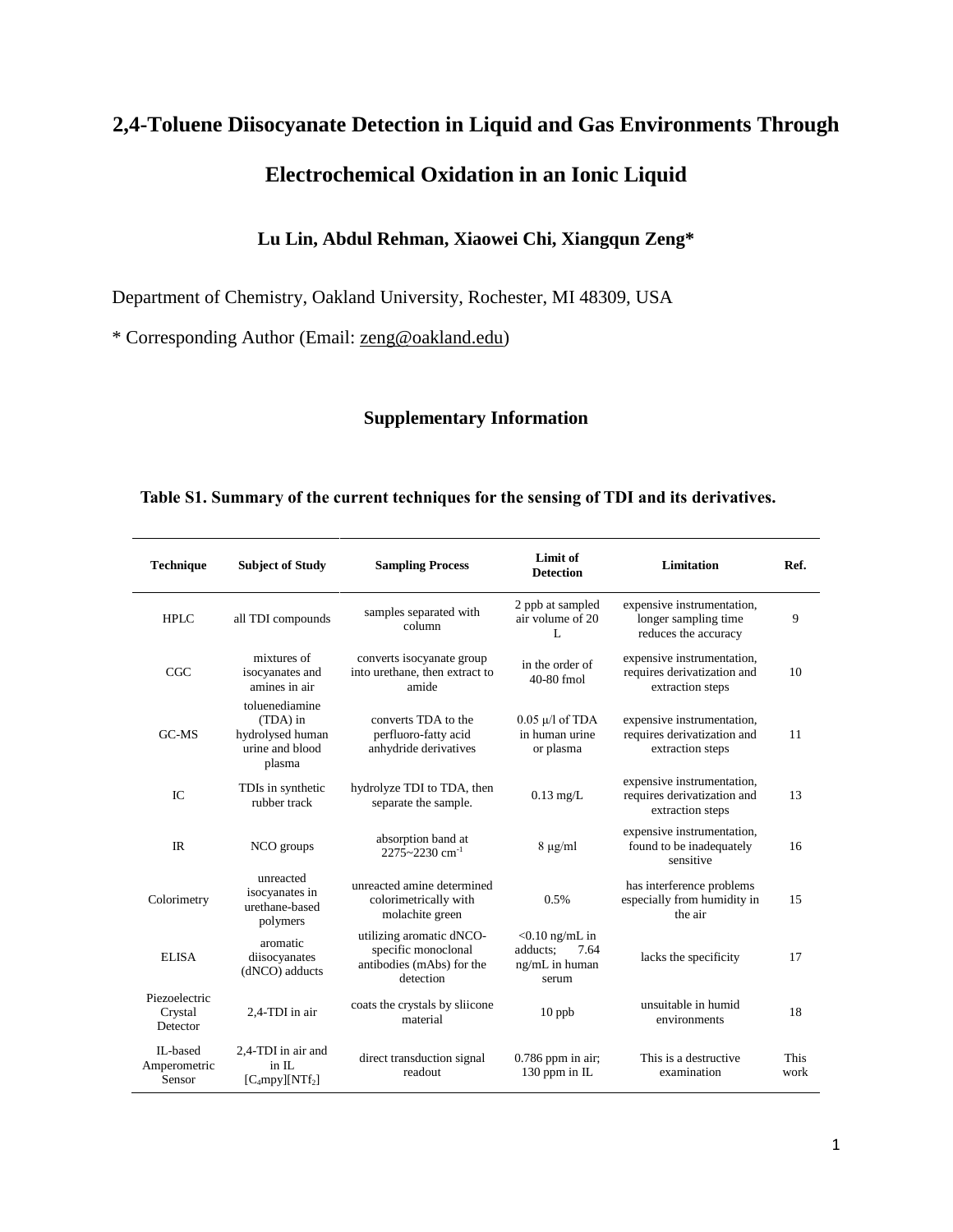Note: HPLC – High Performance Liquid Chromatography, CGC – Capillary Gas Chromatography, GC-MS – Gas Chromatography Mass Spectrometry, IC – Ion Chromatography, IR – Infrared Spectroscopy, ELISA – Enzyme Linked Immunosorbent Assays.

There're two major types of detection techniques for isocyanates and their amine and amide derivatives due to the significant needs in monitoring then in environment. One uses the expensive instruments such as HPLC, CGC, GC-MS. IC and IR that commonly exhibit low limit of detection and excellent selectivity. But they are bench top instruments and also require complicated and timeconsuming sampling processes for the detection. Another type including colorimetry, ELISA, and piezoelectric crystal detector uses low cost and simple instrumentations that have potential for miniaturization. But they suffer limitations for real world application especially at high level of humidity. In general, they also encounter the problem of poor selectivity.

Our proposed IL-based amperometric sensor takes the advantages of the characteristics of electrochemical sensor. The uses of low cost carbon electrode material and non-volatile IL electrolyte make it a promising low cost and miniaturized disposal sensor. The electrochemical detection based on the oxidation of isocyanate functional group provides good selectivity and there is very little water present in the hydrophobic IL used in this study, thus, very little isocyanates can be lost due to the chemical reactions that occur at conventional solvents such as water, alcohol, acids and organic solvents that contain primary and secondary amine. This benefit makes it much more powerful and lower cost detection technology.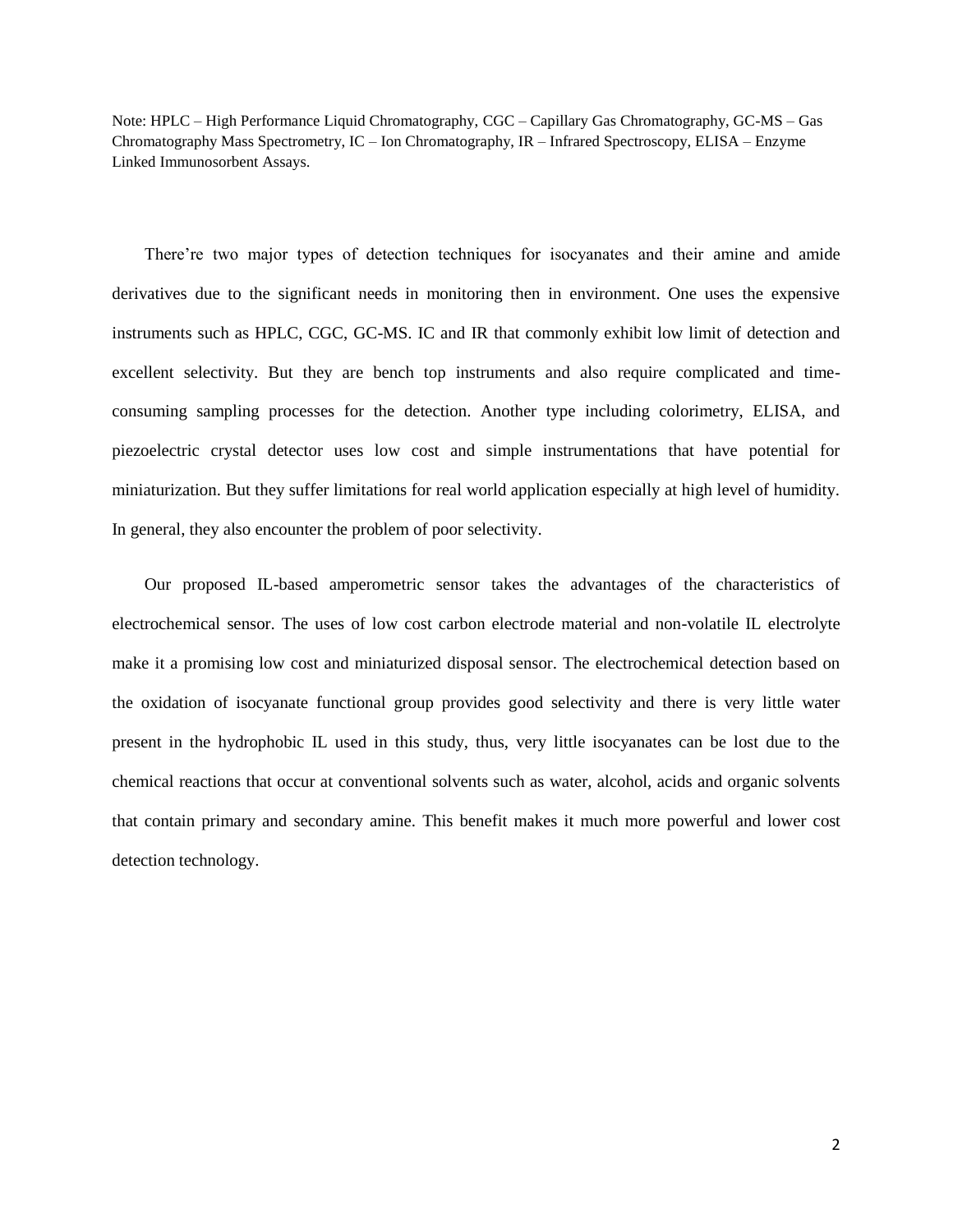

**Scheme S1. Chemical structures of (A) the analyte 2,4-toluene diisocyanate, (B) the ionic liquid 1 butyl-1-methylpyrrolidinium bis(trifluoromethylsulfonyl) imide, and (C) schematic of the Electrochemical cell in a flow system. Glassy carbon and gold are used as working electrode materials in different experiments. The reference electrode and counter electrode are silver and platinum wires, respectively.**



**Scheme S2. Cross-section of the sampling system for real-time gas phase 2,4-TDI detection via chronoamperometry. Two gas paths were designed to adjust the amount of gas phase 2,4-TDI that was purged into the sensor. Total gas flowrate was 200 sccm.**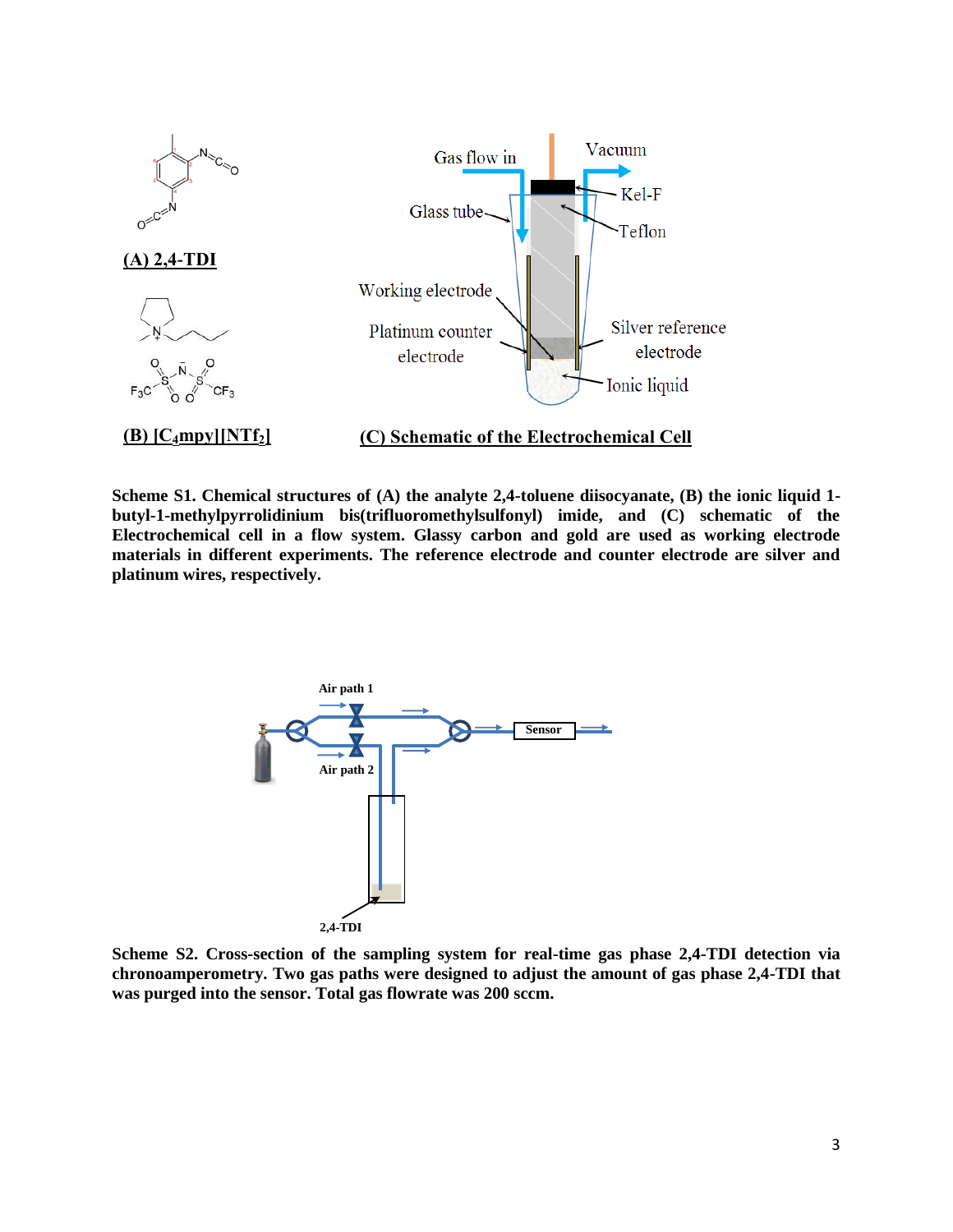#### **The Calculations of TDI Concentration**

The cross-section of the gas sampling is presented in Scheme S2. We have a three-way valve connected to the outlet of the air gas cylinder. There are two air paths, of which path 2 goes into the TDI sample reservoir and bubbles out the gas phase TDI sample, and mixes with the air in the path 1. The TDI gas concentration can therefore be controlled when adjusting the flows in path 1 and 2. The volume of TDI gas in path 2 can be calculated according to Dalton's Law of Partial Pressures ( $V_{TDI} = \frac{P_{TDI} \times V_{path2}}{P_{P}}$  $\frac{p_1 \wedge v_{path 2}}{p_{path 2}}$ , and the concentration of this TDI analyte can thus be obtained. TDI has a vapor pressure of 0.05 mm Hg, which equals to 6.666 Pa. For example, if the flows are 180 sccm and 20 sccm for path 1 and 2, respectively. Then,  $V_{TDI} = 6.67$  (Pa)  $*$  20 (sccm) / 101325 (Pa) = 0.001316 (sccm). Thus, concentration of TDI in ppm will be  $0.001316$  (sccm)  $/ 200$  (sccm) = 6.58.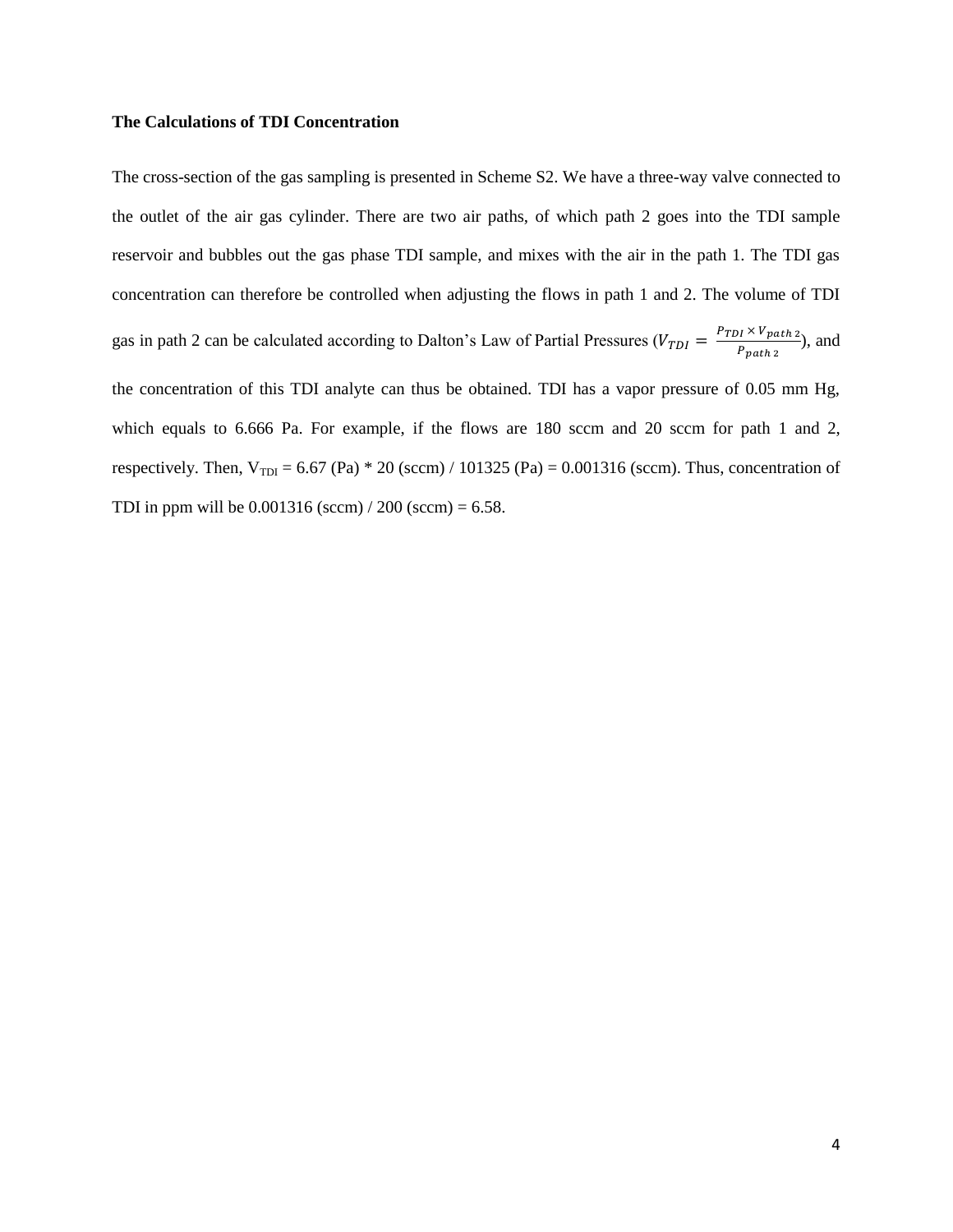

**Figure S1. (A) CV of [C4mpy][NTf2] adding different amount of toluene sample and 1% of 2,4-TDI E / V E / V sample. Glassy carbon, silver and platinum electrodes were used as the working, reference and counter electrodes, respectively. Scan rate was 100 mV/s. All potentials were calibrated based on the Fc/Fc<sup>+</sup> redox couple. Air was used as background gas. (B) The enlarged view of the oxidation peak of toluene in [C4mpy][NTf2].**



**Figure S2. CV of [C4mpy][NTf2] adding 1% aniline and 1% 2,4-TDI, showing similar peak currents and different peak potentials. Glassy carbon, silver and platinum electrodes were used as the working, reference and counter electrodes, respectively. Scan rate was 100 mV/s. All potentials were calibrated based on the Fc/Fc<sup>+</sup> redox couple. Air was used as background gas.**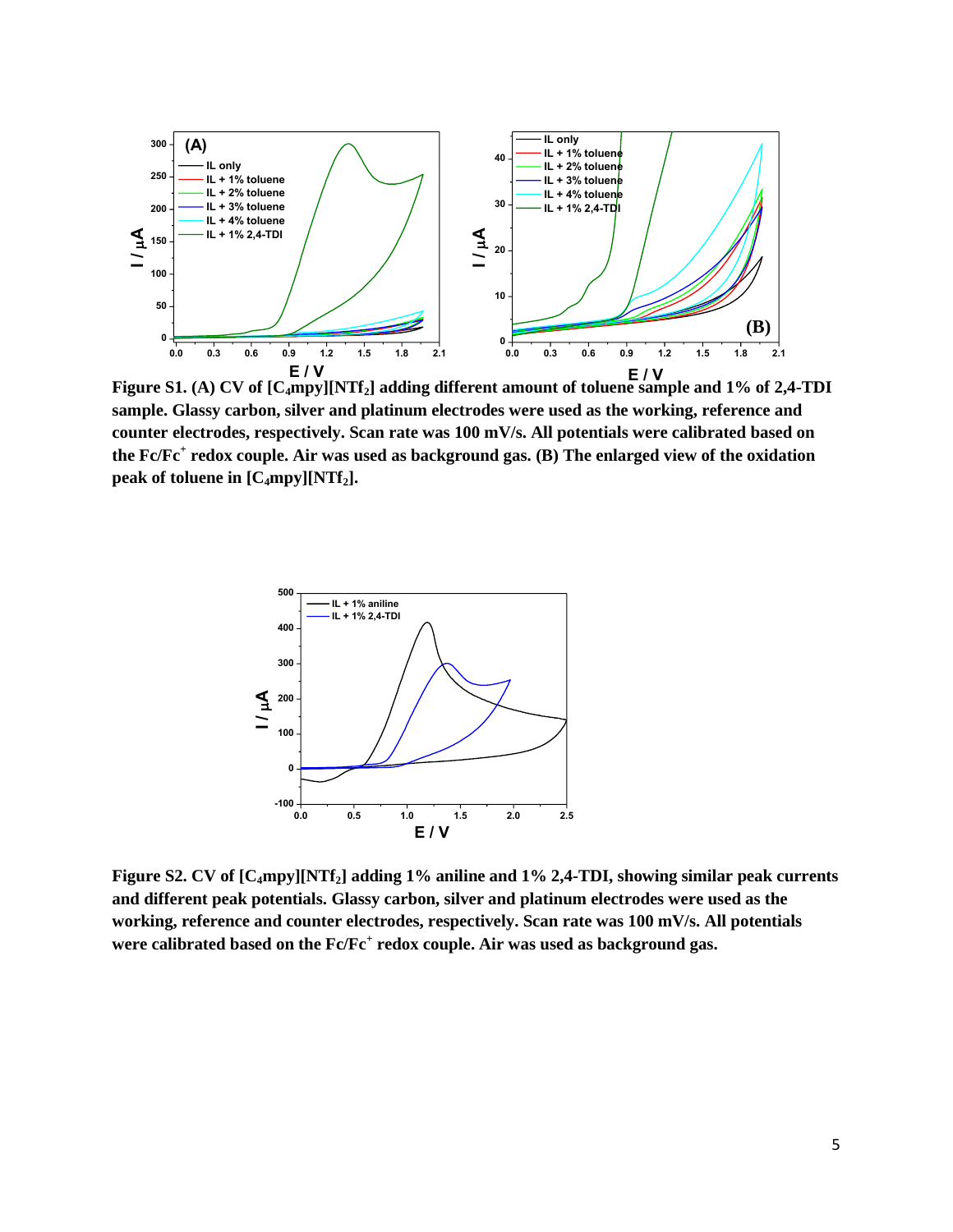

**Figure S3. (A) Nyquist plot measured at various time intervals with 1% v/v 2,4-TDI in [C4mpy][NTf2] on glassy carbon electrode, in air condition. Silver wire and platinum wire were the reference and counter electrodes, respectively. AC bias was 5 mV, and the DC input was 0 V vs. open circuit. (B) Fitting of impedance spectra measured at 0 hr and 2nd hr. The solid lines are the results of fitting to the equivalent circuit presented in the insert. (C) The Bode plots of Z' (the real part of the impedance) changes at different frequencies. (D) The Bode plots of Z" (the imaginary part of the impedance) changes at different frequencies. The EIS experimental parameters: AC bias was 5 mV, and the DC input was 0 V vs. open circuit. Air is the background gas.**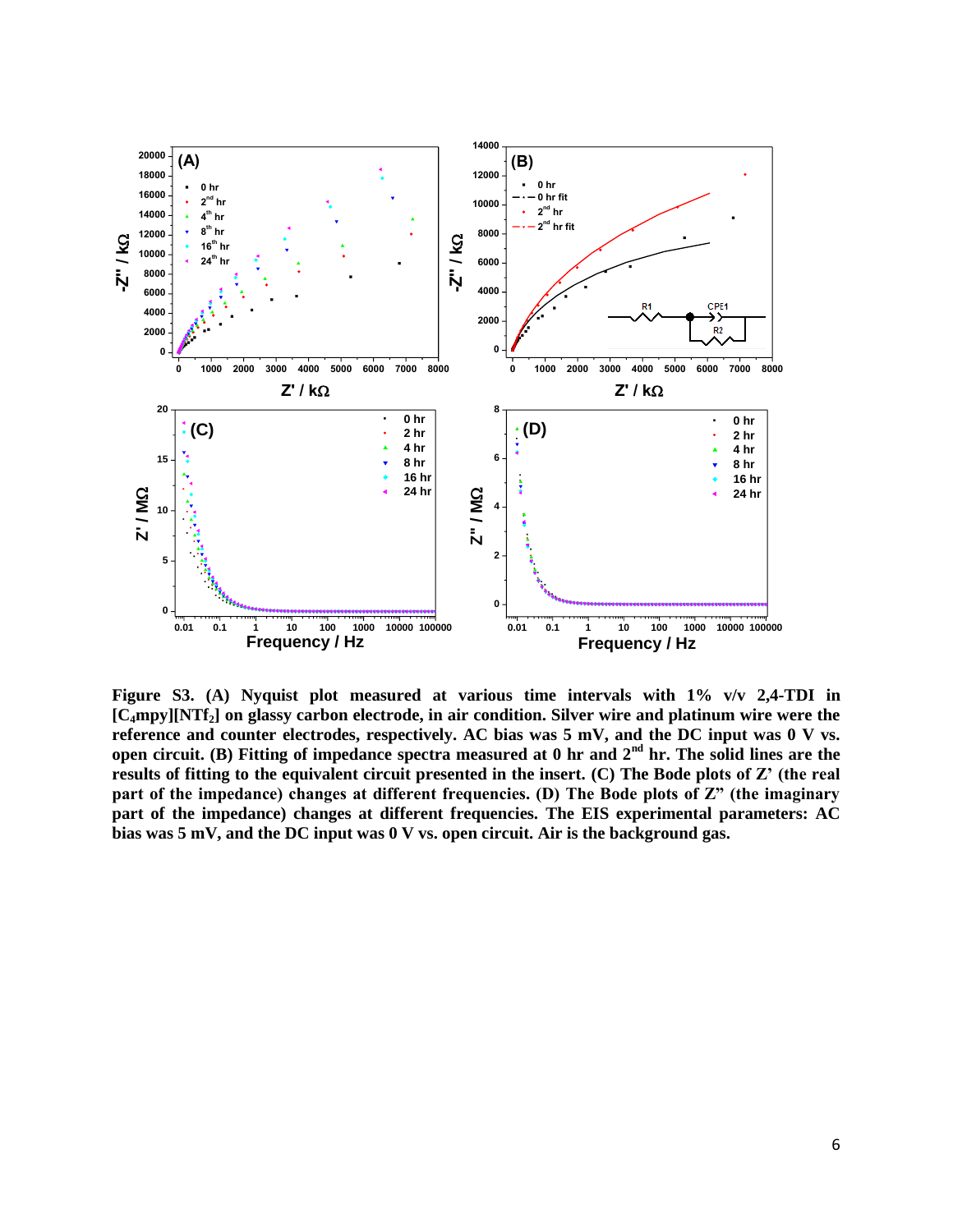

**Figure S4. Real time chronoamperometry detection of gas phase 2,4-TDI in [C4mpy][NTf2]. External potential was set constant at 1.4 V. Air was the background gas. Data sampling rate is 0.2**  second per data point. 2,4-TDI flow was added at the 70<sup>th</sup> second.



**Figure S5. (A) Chronoamperometry data in Figure S3 with time offset. Vertical olive dash dot lines mark the time scales for sensing signal calibration. External potential was 1.4 V, calibrated based on ferrocene (II/III) redox couple. Air was the background gas. Data sampling rate is 0.2 second**  per data point. (B) The corresponding calibration curves: a)  $y=0.07762x+1.556$ ,  $R^2=0.9967$ ; b)  $\overline{X}$  =0.2083x+1.460, R<sup>2</sup>=0.9985; c)  $\overline{Y}$  =0.3540x+1.500, R<sup>2</sup>=0.9985; d)  $\overline{Y}$  =0.5063x+1.627, R<sup>2</sup>=0.9989; e)  $\mathbf{y} = 0.7598\mathbf{x} + 1.617$ ,  $\mathbf{R}^2 = 0.9988$ ; f)  $\mathbf{y} = 1.063\mathbf{x} + 1.829$ ,  $\mathbf{R}^2 = 0.9989$ ; g)  $\mathbf{y} = 1.363\mathbf{x} + 1.875$ ,  $\mathbf{R}^2 = 0.9990$ ; h) **y**=1.621x+1.901,  $R^2$ =0.9991; i) **y**=1.782x+2.054,  $R^2$ =0.9990; j) **y**=1.851x+2.030,  $R^2$ =0.9991; k) **y=1.909x+2.051, R<sup>2</sup> =0.9990; l) y=1.942x+2.076, R<sup>2</sup> =0.9990.**